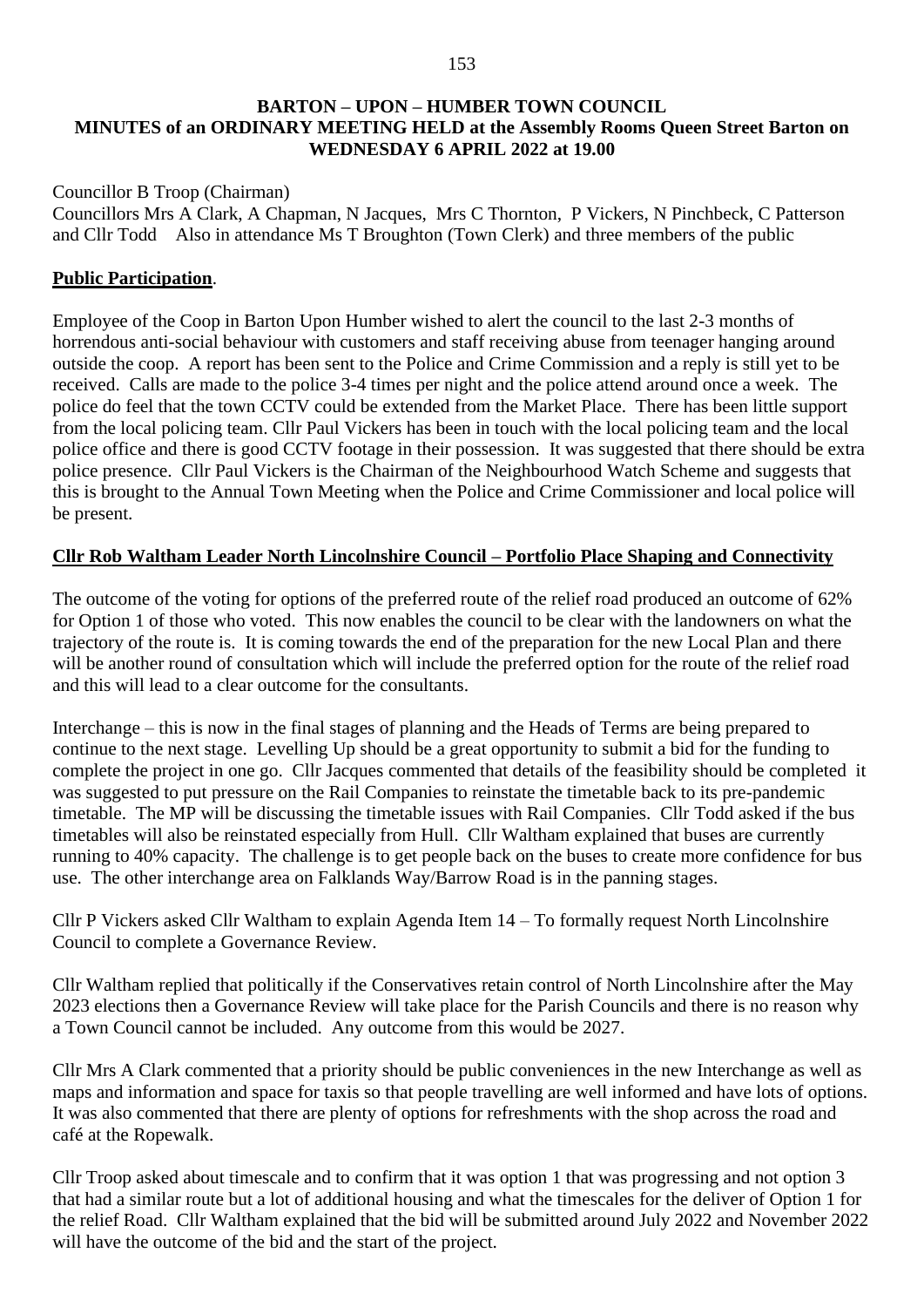Cllr Pinchbeck asked how improvements would be made to GP and Dental provision in the town as Central Surgery is 40% over capacity and the dentist is not taking on any new patients. Cllr Waltham did explain that to alleviate this GPs are becoming more resourceful and with the use of telephone appoints have been able to keep up with the extra workload. The CCG are continuing to assist the GPs. There will be contributions from the building of the relief road and discussions with take place with the CCG regarding doctor and dental provision in the town.

# 421. **Apologies for Absence**

Cllr S Evison (Personal) Cllr K Vickers (Personal)

### **AGREED Cllr B Troop Proposed, Cllr A Chapman Seconded** To accept the apologies given above. **Unanimous**

### 422. **Declarations of Interest**

Cllr A Chapman declared a personal interest in Barton Lions Club and Annual Report Cllr Mrs A Clark declared a personal interest in the Senior Alliance Group Cllr N Jacques declared a personal interest in Item 7a) Training courses attended Cllr B Troop declared a personal interest in Item 7a) Mayoral expenses

### 423. **Mayor Notices**

Mayor has had a really successful Civic Dinner and £600 was raised on the raffle, a huge thanks to all who contributed

# 424. **To receive, approve and confirm as a correct record the Minutes of the Ordinary Meeting of the Council held on 2<sup>nd</sup> March 2022**

**AGREED Proposed Cllr B Troop, Seconded Cllr N Pinchbeck** That the previously circulated minutes of the Ordinary Meeting of the Council held on 2<sup>nd</sup> March 2022 be received, approved and confirmed as a correct record. **Unanimous**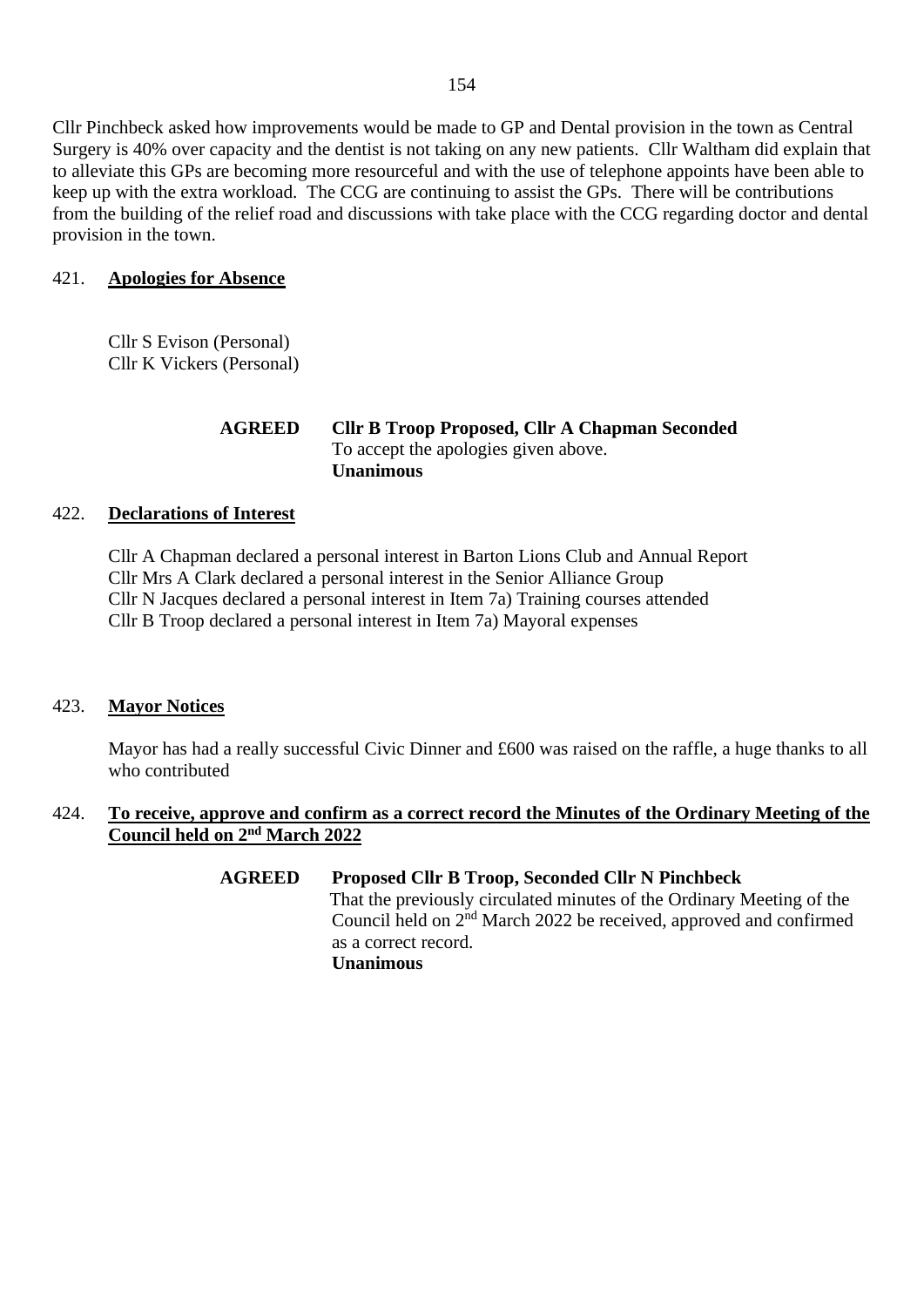- 425. **To receive, approve and confirm as a correct record the Minutes of the following Committee meetings, Planning Committee Monday 14th March 2022, Environment Committee Monday 14th March 2022, Community Committee Monday 14th March 2022 and Neighbourhood Steering Group Minutes Thursday 17th March 2022 for noting only**
	- **AGREED Proposed Cllr N Pinchbeck, Seconded Cllr N Jacques** That the previously circulated minutes of the Planning Committee held on Monday 14th March 2022 be received, approved and confirmed as a correct record. **Unanimous**
	- **AGREED Proposed Cllr N Jacques, Seconded Cllr A Chapman** That the previously circulated minutes of the Environment Committee held on Monday 14<sup>th</sup> March 2022 be received, approved and confirmed as a correct record. **Unanimous**

# **AGREED Proposed Cllr B Troop, Seconded Cllr A Chapman** That the previously circulated minutes of the Community Committee held on Monday 14<sup>th</sup> March 2022 be received, approved and confirmed as a correct record with amendment to Min 406 page 149 should read Viking Way Café. **Unanimous**

# 426. **Correspondence**

- 1. Chief Executives Bulletin  $25<sup>th</sup>$  February 2022
- 2. Local Councils Update Climate Action Plan March 2022
- 3. 28<sup>th</sup> April North Lincolnshire Workers Memorial Day 1<sup>st</sup> March 2022
- 4. NALC Newsletter  $-2<sup>nd</sup>$  March 2022
- 5. NALC Star Council Awards  $-3<sup>rd</sup>$  March 2022
- 6. Humberside Police & Crime Commissioner Community Payback  $-7<sup>th</sup>$  March 2022
- 7. NALC Newsletter  $-9<sup>th</sup>$  March 2022
- 8. Chief Executives Bulletin  $11<sup>th</sup>$  March 2022
- 9. NALC Events  $-15<sup>th</sup>$  March 2022
- 10. Chief Executives Bulletin  $18<sup>th</sup>$  March 2022
- 11. North Lincolnshire Business Update 22nd March 2022
- 12. NALC Newsletter 23rd March 2022
- 13. NALC Make a Change 24<sup>th</sup> March 2022
- 14. Weekly Roadworks List 25<sup>th</sup> March 2022
- 15. Chief Executives Bulletin  $25<sup>th</sup>$  March 2022
- 16. Local Councils Update April 22 NALC response to Ethical Standards Report
- 17. Local Councils Update April 22 Home Upgrade Grants and Right to Buy Policy
- 18. Local Councils Update April 22 Safer Streets Fund: Round Tour

Cllr Jacques asked if Clerks can obtain more information under Item 17 – to see if the grants for Home Upgrades are available to Barton Upon Humber residents.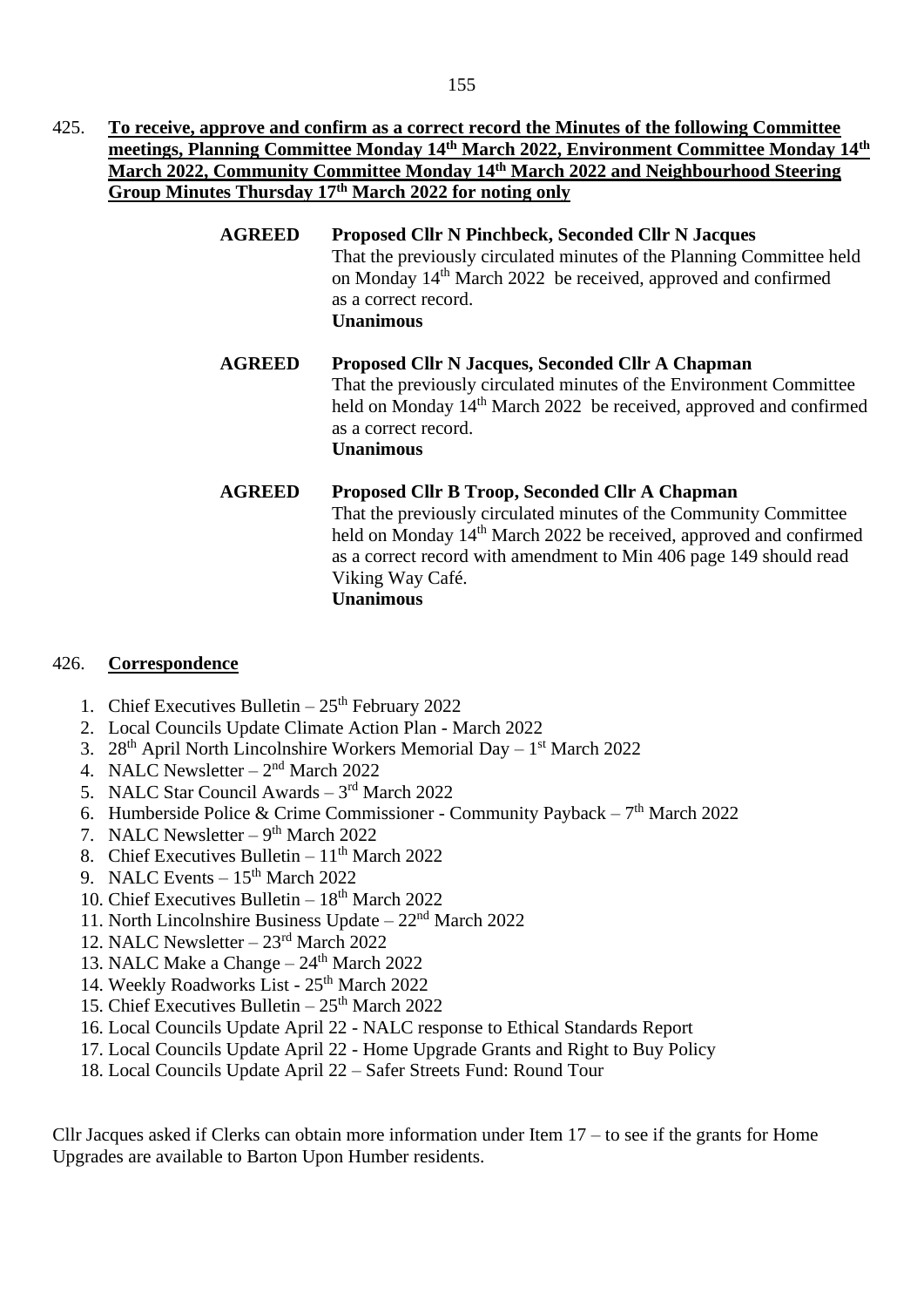### 427. **Finance Matters**

a) To consider and approve Accounts for payment (Appendix II attached)

#### **AGREED Cllr Troop Proposed, Cllr A Todd seconded**

- (i) the accounts already approved by F&GP be noted for March 2022 as listed in Appendix II in the sum of £33949.12 (A/cs 301-331)
- (ii) the balanced bank reconciliation sheets for March 2022 were signed by the Mayor and Town Clerk/RFO.

### b) **Realignment of budgets within Environment Stocking and Watering and Community Planting to fund a contracted Handyperson**

**AGREED Cllr N Jacques Proposed, Cllr A Chapman Seconded**  To realign budgets from within Environment Committee Stocking and Watering and Community Planting to fund a contracted handyperson. **Unanimous**

- c) **List of regular payments to contractors and personnel and utilities 2022/23 Recommendations.** 
	- **AGREED Cllr A Todd Proposed, Cllr N Jacques Seconded**  To agree authorisation to pay the contractors as listed in the contractors list 2022/23. **Unanimous**
- d) **Realignment of underspend on Christmas Festival and Picnic in the Park 2022 – amendment to Min 366 (d) 2nd March 2022 to include further ex-hire Christmas Lights as agreed that £6K be ringfenced for further Christmas Lights. Leaving a total of £3596 for the Jubilee Event**

Town Clerk explained the costs of the lights purchased so far and the costs for the Jubilee Event. Cllr Todd suggested any over and above the total underspend should be taken from reserves. Town Clerk advised that any potential additional spend to the £9596 underspend should be taken from the agreed £20k main 2022/23 Events Budget.

**AGREED Cllr B Troop Proposed, Cllr A Chapman Seconded**  To agree all of the Jubilee costs so far and a further £1K on entertainment with any further costs to be taken from the Main 2022/23 Events budget. **Unanimous**

### 428. **Town Award – to consider and agree on the Town Award Winner 2022**

Town Award voting took place prior to the meeting commencing. There was a draw and the two nominations were voted on by members with a majority vote going to **Mr Adrian Ellis**.

Mr Ellis will be invited to the Annual Town Meeting on the 14<sup>th</sup> April 2022 and it was all agreed what fantastic nominations had been received this year.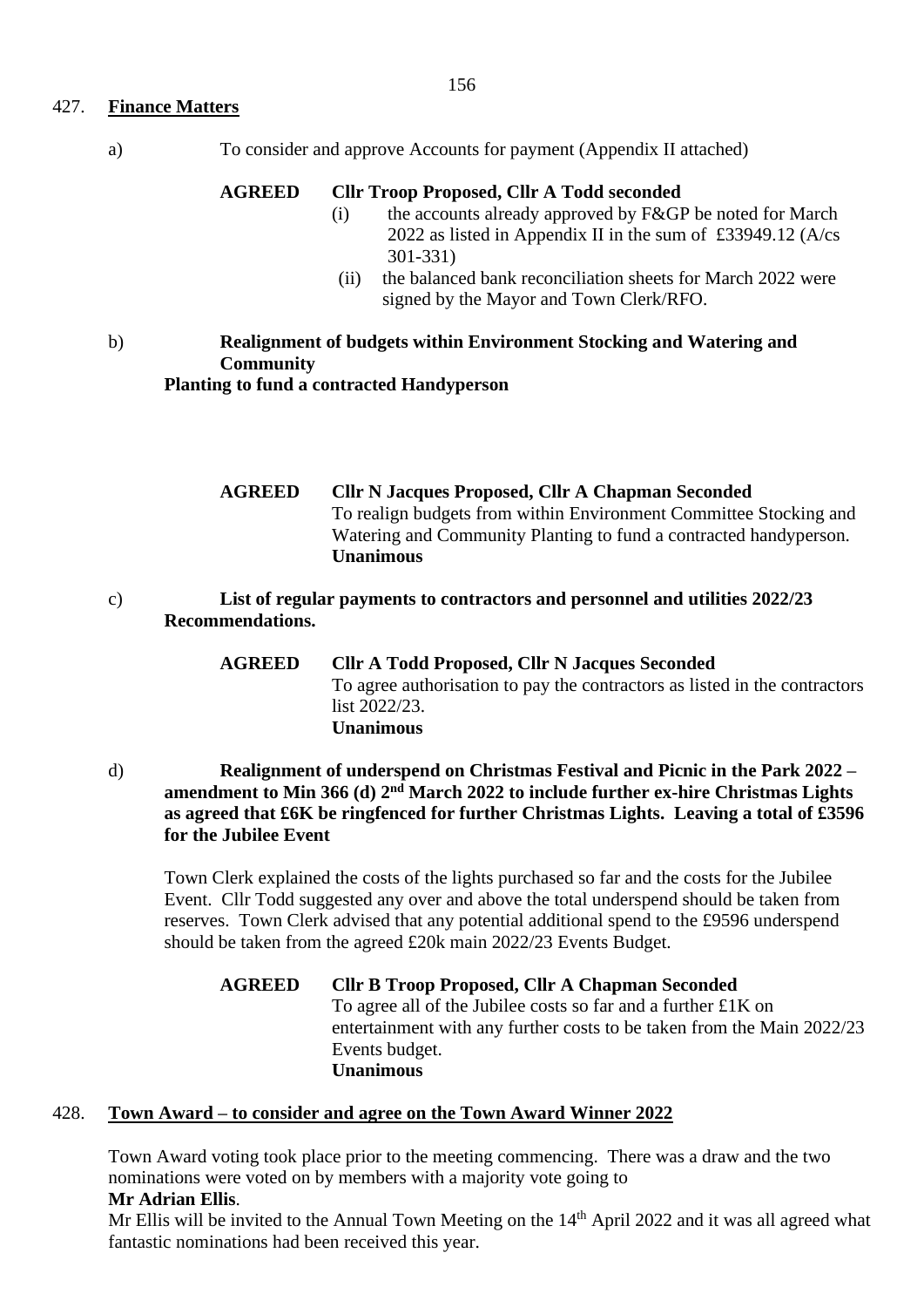### 429. **Markets Update – Cllr P Vickers**

Cllr Paul Vickers informed the council of a very successful Food Festival last month. The first general market will commence on Saturday  $7<sup>th</sup>$  May, not one in June and then the first Saturday of July with the Town Council taken over from August. There has been encouragement with the numbers interested so far. North Lincolnshire Council will pass over 10 new gazebos and will also give the Town Council all of the market procedures and operating instructions. All issues with road closures and costs have been addressed and council will work together to create a successful monthly market.

### 430. **Update on devolution**

No further updates.

### 431**. Update from the Assembly Rooms Working Group – Cllr K Vickers**

Cllr Todd introduced the report in Cllr K Vickers Absence. A meeting has taken place with Champ who run the Assembly Rooms. A regular meeting has been requested with the Town Council. Cllr Pinchbeck explained that the notes did not include his question to Champ on number of hours the building required cleaning which was one of the questions the group were seeking an answer to complete the SWOT analysis. He went on to explain that the group are not undertaking the SWOT analysis as directed by in the Terms of Reference approved by Full Council. Cllr Jacques enquired as to the length of time it would take to undertake the SWOT analysis. Already five months have lapsed and there are no results. Cllr Troop stated that the agenda was questioned and additional items were not permitted. Cllr Paul Vickers stated that the Chairman of the group was not present at the meeting and this should be left until the Chairman can answer for himself. Champ have not received the notes and Town Clerk to send as soon as possible. Cllr Todd commented that the hours that a cleaner would be working is confidential anyway. It was suggested any further discussion on this item to be taken to the next Full Council meeting in May 2022.

#### 432. **Consideration of the Assembly Rooms Working Group – Cllr B Troop**

Mayor explained that he did not believe that the Assembly Rooms Working Group is gaining any success in its remit and proposed to disband it. Cllr Jacques suggested that the Clerks obtain three quotes for a project expert to deliver costs and priorities for the council to deliver.

| <b>AGREED</b> | <b>Proposed Cllr B Troop, Seconded Cllr P Vickers</b><br>To disband the Assembly Rooms Working Group.<br><b>Unanimous</b>                                               |
|---------------|-------------------------------------------------------------------------------------------------------------------------------------------------------------------------|
| <b>AGREED</b> | <b>Proposed Cllr N Jacques, Seconded Cllr P Vickers</b><br>To obtain Project quotes for delivery of the renovations and<br>repairs to the building.<br><b>Unanimous</b> |

Cllr P Vickers explained that this would be a good fresh start and the Assembly Rooms should remain as a standing item on the Full Council agenda. Cllr P Vickers also stated that he had stepped down from his position with Champ. He made the clear point that the SWOT analysis should be completed by the council staff and this would give an independent review.